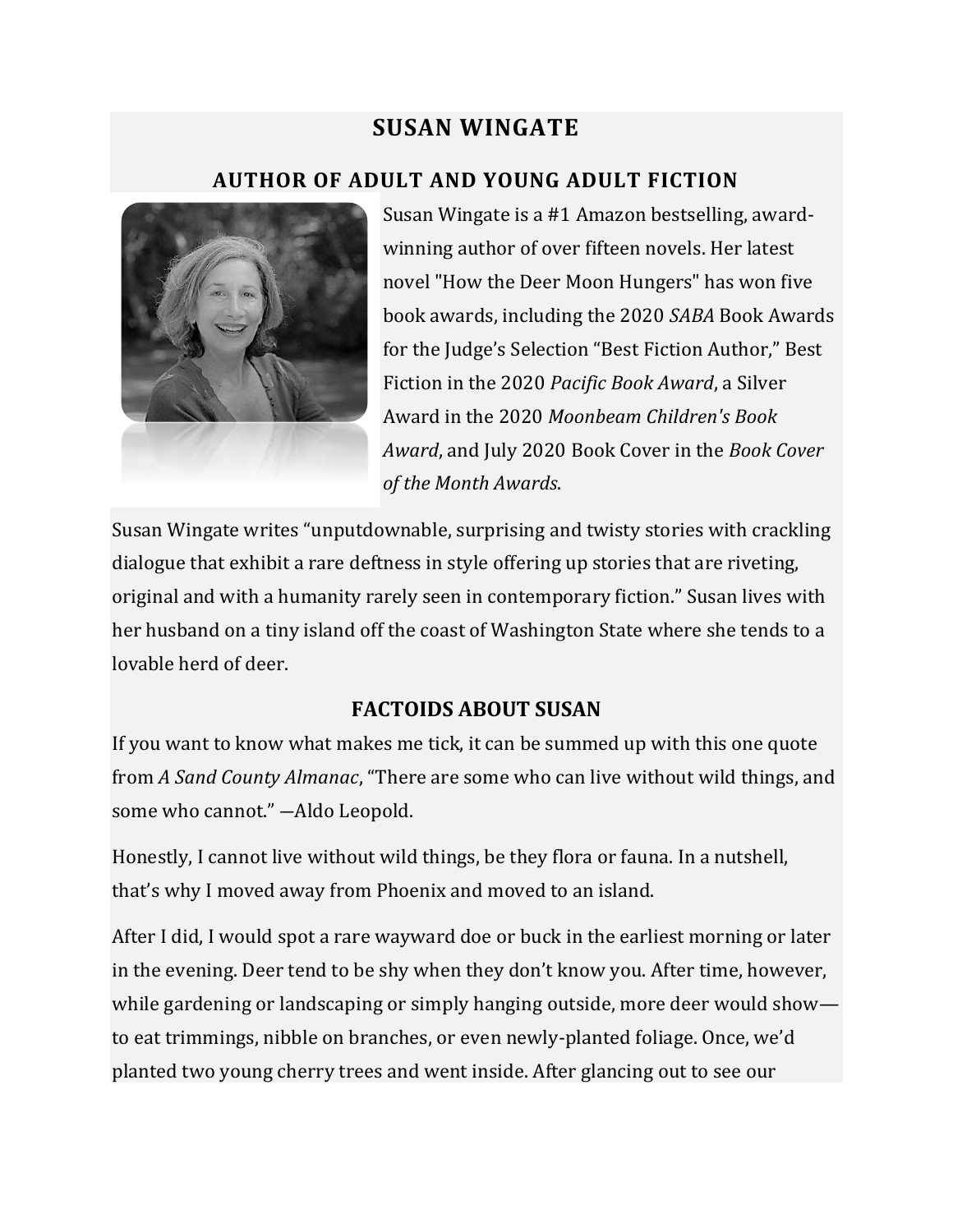handiwork, a buck reared up, balancing on his back legs and eating the tenderest of cherry limbs near the top of the small plant. I said, "Well, that's an expensive lunch."

#### **AUTHOR BIO**

Susan Wingate is an *Amazon* bestselling and award-winning author of over fifteen novels. Susan writes across fiction and nonfiction genres often setting her stories in the Pacific Northwest, specifically, Friday Harbor where she and her husband, Bob live. Susan's poetry and short fiction have been included in journals such as the *Virginia Quarterly* and *Suspense Magazine* and many others.



### **HOW THE DEER MOON HUNGERS**

*WINNER OF THE 2020 SABA BOOK AWARDS FOR BEST FICTION AUTHOR BEST FICTION in the 2020 Pacific Book Award SILVER AWARD FOR YA FICTION in the 2020 Moonbeam Children's Book Awards FINALIST 2020 Shelf Unbound Best Indie Book Award BEST BOOK COVER in the July 2020 Book Cover of the Month Awards!*